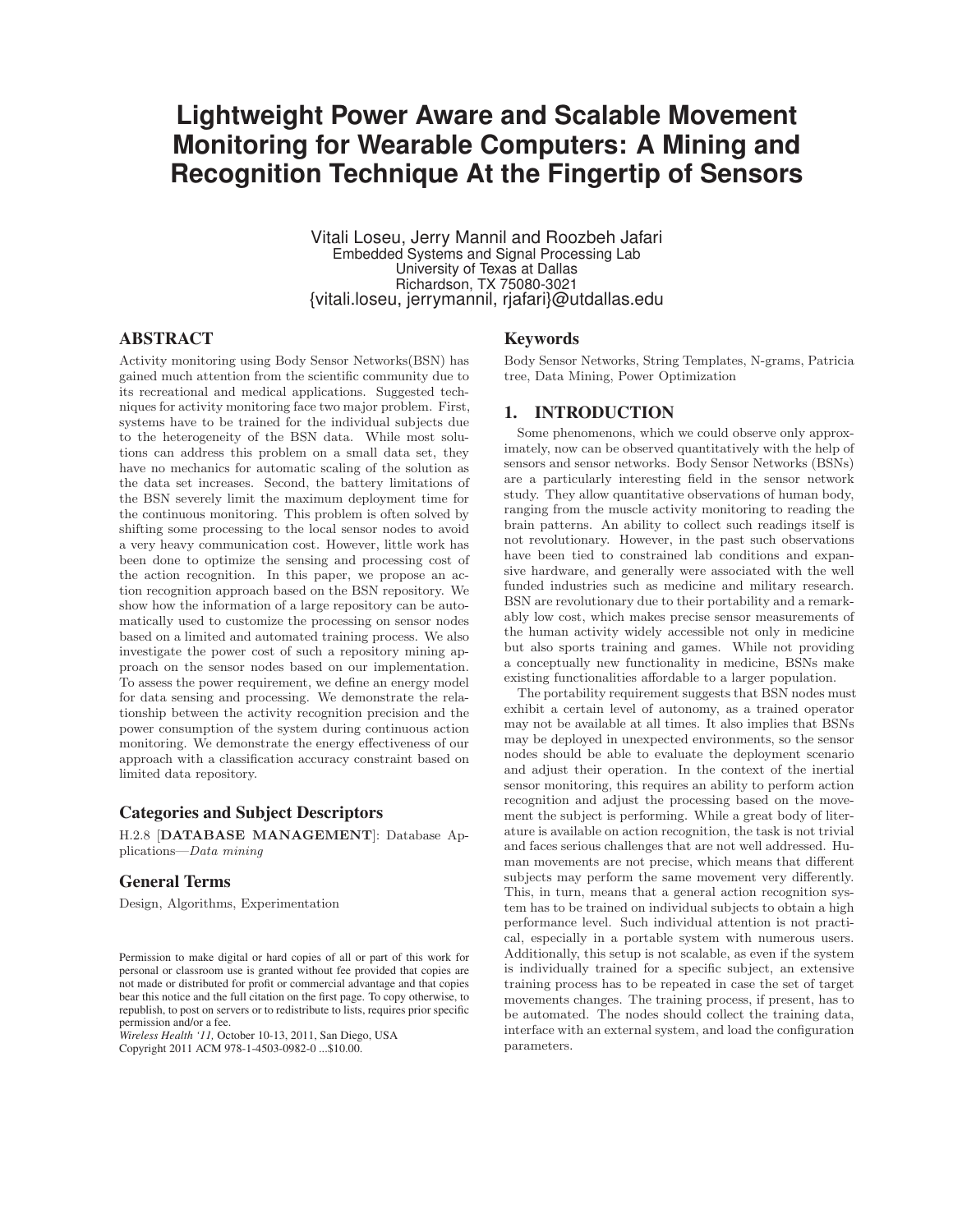The second challenge is the life time of the BSN nodes. For a continuous monitoring system to be effective, it has to be able to operate for an extended period of time. There are three sources of energy use in the BSN nodes. Energy is spent on sampling sensors, processing sampled data on the microcontroller, and forwarding the data out via a wireless link. While in general the communication accounts for the majority of the energy expenditure in BSNs, it may not be the case in a distributed action recognition system where the amount of data to be communicated over the wireless is greatly reduced. Human actions are relatively slow, for example, a sit to stand action normally takes about a second. Additionally, during a normal day, we do not perform the sit to stand action very often. In the case of distributed activity monitoring, only a label has to be communicated when the action is detected. Taking into account the speed and frequency of performing different actions, such as sit to stand, this will significantly reduce the amount of data to be communicated compared to forwarding the raw sensor readings. It is necessary to evaluate the energy cost of not only the wireless but all the system components.

In this paper, we propose a novel automated action recognition approach based on our previous work about the BSN repository mining[26]. It is based on the repository that has a potentially large and diverse amount of sensor readings describing different movements, different subjects, and different node placements. Our system mines the repository to find the observations most similar to the limited training data, and uses them as training. This step provides a fast, flexible and scalable training process based on the extensive data set in the BSN repository. This also means that the training data is largely out of control of our system. This suggests that the number of nodes, power consumption, and other parameters of the training data set may not be in line with the particular deployment's requirements. To address this issue, we define an energy model for the node execution that includes the cost of data collection and processing for individual sensors and sensing axis. Based on this model, we define a relationship between the power consumption and the accuracy of recognition. To evaluate our approach, we implemented the partial functionality on the sensor nodes to verify its complexity, execution time, and energy cost. We then evaluated the quality of the approach based on a limited repository we created.

## 2. RELATED WORKS

Activity monitoring is an important task in the field of BSN. Researchers might be interested in the type of tasks that a subject performs [37] or in the properties of a subset of the performed activities [38]. While many approaches attempt to address these tasks, they face many problems not apparent during the limited lab experiments and inherent to the practical deployment of the long term continuous activity monitoring. These problems include sensor type, sensor placement, movement, and subject variations. There is no consensus on what sensors are preferred for activity monitoring. Some researchers select accelerometer based sensors only [41]. Other select gyroscopes [25], magnetometers [23], or even RFID sensors [15]. Different deployment scenarios have different sensor demands. For example, gyroscopes excel at capturing rotations; however, they generally require an order of magnitude more power than accelerometer sensors. It is possible to approximate the information a sensor

would provide from other sensors, for example some work has been done on approximating gyroscope reading using accelerometers [39]. However, these approximations are not precise and can potentially hurt the accuracy of recognition. Sensor placement is extremely important since even a slight misplacement can potentially affect the structure of the observation [16]. It is easy to make sure that the sensors are placed correctly in the lab conditions during short experiments; however it is not something that can be easily controlled during a remote continuous deployment. Even when the sensors are placed precisely, different subjects may perform the same movement differently. It heavily affects the statistical learning approaches such as Hidden Markov Model(HMM) [20], k-Nearest Neighbor(k-NN) [24], neural networks [33], Dynamic Time Warping [18], and support vector machines(SVM) [34] based approaches. As a result, these approach require to be trained on the subject they will be tested on to achieve the optimal performance. This is acceptable on a small data set, but may be impractical and, most importantly, not scalable.

In addition to the issues introduced by the heterogeneous nature of the BSN sensor readings, it is important to consider the maximum lifetime of the system. Intuitively, the maximum lifetime is the time that the system can perform its function. While in other types of systems the maximum lifetime can be increased through the introduction of redundancies, it is not an acceptable solution in the case of BSN based systems due to the wearability requirements. Wearability dictates that a BSN would contain only the minimum number of sensor nodes required for the task. This mean that the maximum life time can be defined as the time before the first sensor node failure. Sensor nodes require energy to collect the sensor data, process it, and forward it to a base station. Wireless communication is known to consume an order of magnitude more energy than processing [26], which renders centralized approaches which forward the raw sensor readings to the basestation to make the classification decision [40] unacceptable. The processing needs to be implemented locally, to allow sensor nodes to make individual classification decisions and communicate only the minimum amount of information. Many approaches in the literature address this problem [28, 42], however they do not consider the fact that after reducing the amount of data to be communicated, the wireless link may no longer accounts for the majority of the power consumption. This suggests a need for an energy model which explicitly considers the cost of sampling different sensors, and processing the collected data.

The task of optimizing the energy lifetime of the system due to sensing and processing can be implicitly addressed via optimal node selection [20] or action coverage [11] approaches. It ensures that only the nodes that are required for movement classification are selected, and little energy is spent needlessly. However, this approach does not address the fact that not all of the sensor modalities and not all of the sensing axis can contribute to an individual classification decision. For example, in a setup with a tri-axial accelerometer and a gyroscope placed on the belt, only the forward facing accelerometer can be used to recognize walking. While it is not practical to expect an individual sensor node design for each of the monitoring tasks, a variety of Microelectromechanical systems (MEMS) sensors allow individual axis power manipulations [31]. This means that a microcontroller, can potentially disable sensing axis or even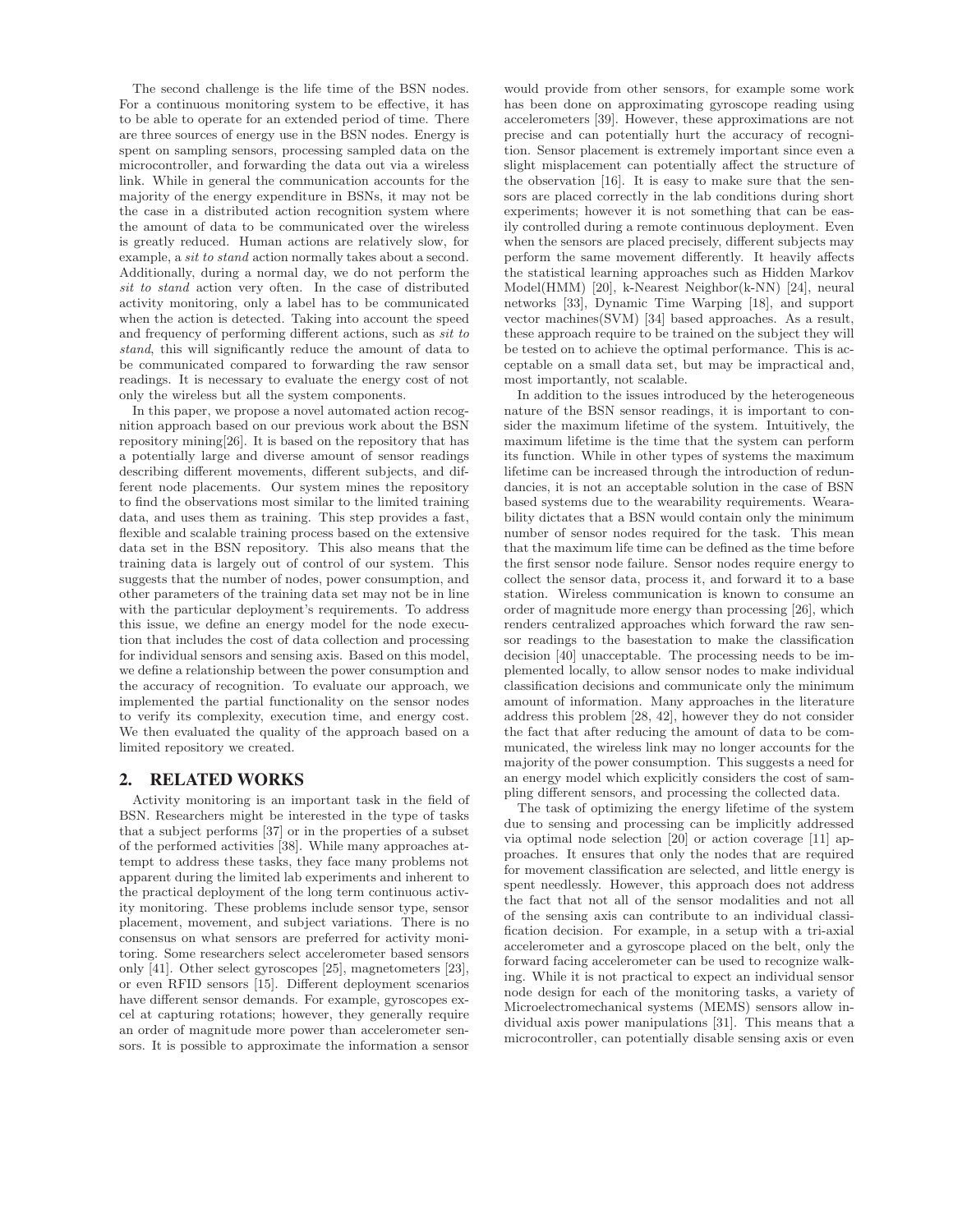entire sensors to preserve power. Each of the sensing axes can be considered to be an individual classifier. During combining individual classifiers at sensor node, it is possible explicitly considering the power and accuracy trade of. This can be a very useful tool, as different applications may have different run time and accuracy requirements. For example, an application that collects statistics about the activities a subject performs every day may accept a lower classification accuracy in exchange for a longer lifetime of the system. On the other hand, a medical application that tracks deterioration of the Parkinson disorder based on the gait parameters of walking would favor the classification accuracy over the longer lifetime.

# 3. SENSING ARCHITECTURE

Our sensing system consists of several XBow ® TelosB sensor nodes with custom-designed sensor boards shown Figure 1. Each sensor board has a tri-axial digital accelerometer and a bi-axial analog gyroscope. Sensor nodes sample their sensors at  $50Hz$ , perform limited local computations, and transmit their data wirelessly to a basestation. In this experiment, the basestation is a sensor node connected to a PC via USB. During the experiment, we also use a Logitech can to record video of the movement trials. The movement trials of the video of the video of the video of the video

| frar | in   |
|------|------|
| MA   | :old |

standard during classification verfication.



Figure 1: Mote with inertial sensors

# 4. BSN REPOSITORY APPROACH

The BSN repository organization and mining approach, we introduced in our previous work [26], can be utilized to address the heterogeneous nature of the BSN data. The repository does not enforce any constraints on the data itself, but rather provides a way to organize and mine heterogeneous data quickly and efficiently. This means that it can potentially hold observations of different subjects, sensor modalities and placements, providing flexible and reliable training data for a variety of deployments. Additionally, the mining approach, defined for the repository, is designed to be fast and lightweight with potential implementation on the sensor nodes in mind. In the next sections, we outline the procedure that allows utilization of the repository data for training and repository mining for the activity monitoring.

#### 4.1 Overview of the Mining Approach

While the repository stores heterogeneous data, it uses a common approach for data representation in order to allow data mining. Every entry in the repository shares the samefloating point preprocessing. When the data is collected, the system extracts a set of common features, such as first and second derivative, from the raw sensor readings. Every point in the data is then clustered with respect to these features using a Gaussian Mixture Model(GMM) based clustering approach [9], where the cluster heads are also defined for the entire repository. A motion transcript [13, 12] is then generated for the new observation by replacing individual points in the raw signal with the associated cluster labels [10]. Note that an individual motion transcript is generated for each of sensing axis used to collect the data. A set of motion transcripts, representing each of the sensing axes on the nodes, is used to mine the data or make a classification decision.

Since the mining approach should be able to tolerate minor differences in the movement performance, it does not employ entire transcripts. Instead, it focuses on the important transitions, or transitions which can differentiate a given movement from the other movements in the repository, in motion transcripts. It is done with the help of n-grams [36], or substrings of length n. Based on the training data set, the repository selects n-grams that correspond to the important transitions for each of the movements using the idea of Information Gain(IG)[19]. It is an important step, as movements can potentially have a great number of transitions, which can slow down and obscure the mining process significantly. This process is performed for every movement in the repository. Once the repository training is concluded, every movement is represented with a unique set of n-grams at each sensing axis. The movements are grouped based on not the artificial conceptual tasks, but the similarities in the signal. Meaning, that two conceptually identical movements with signals that do not look alike are stored as two different movements. For example, a sit to stand action performed on an office chair and a sit to stand action performed on a comfortable sofa can be stored as two different movement, and represented with two different sets of n-grams.

To identify an unknown movement, the system can generate motion transcripts based on the sensor data and use them as input to the mining approach. The approach extracts all of the n-grams found to be important for any of the movements of interest from the corresponding transcripts and applies a Patricia tree [17], where the edges correspond to individual n-grams and leafs correspond to movement classes, based classifier to detect the movement.

#### 4.2 Action Recognition Training

While the repository can contain a great deal of heterogeneous data, it is still unclear how that data can be used in a particular system deployment. Specifically, it is unclear how the repository data can be used for training an activity recognition system for a specific subject. It was mention in Section 1 that a system that requires manual training is not a practical or scalable solution. To address it, we define an automated training process based on a limited training sample.

The flow of the training process is demonstrated in Figure 2. At the beginning of training, the subject is outfitted with sensors required for the study, and asked to perform the target movements a limited number of times. The data of the trial movements, along with the node locations, is forwarded to the BSN repository. The repository combines the knowledge of the node placement with the raw sensor readings to calculate motion transcripts that represent the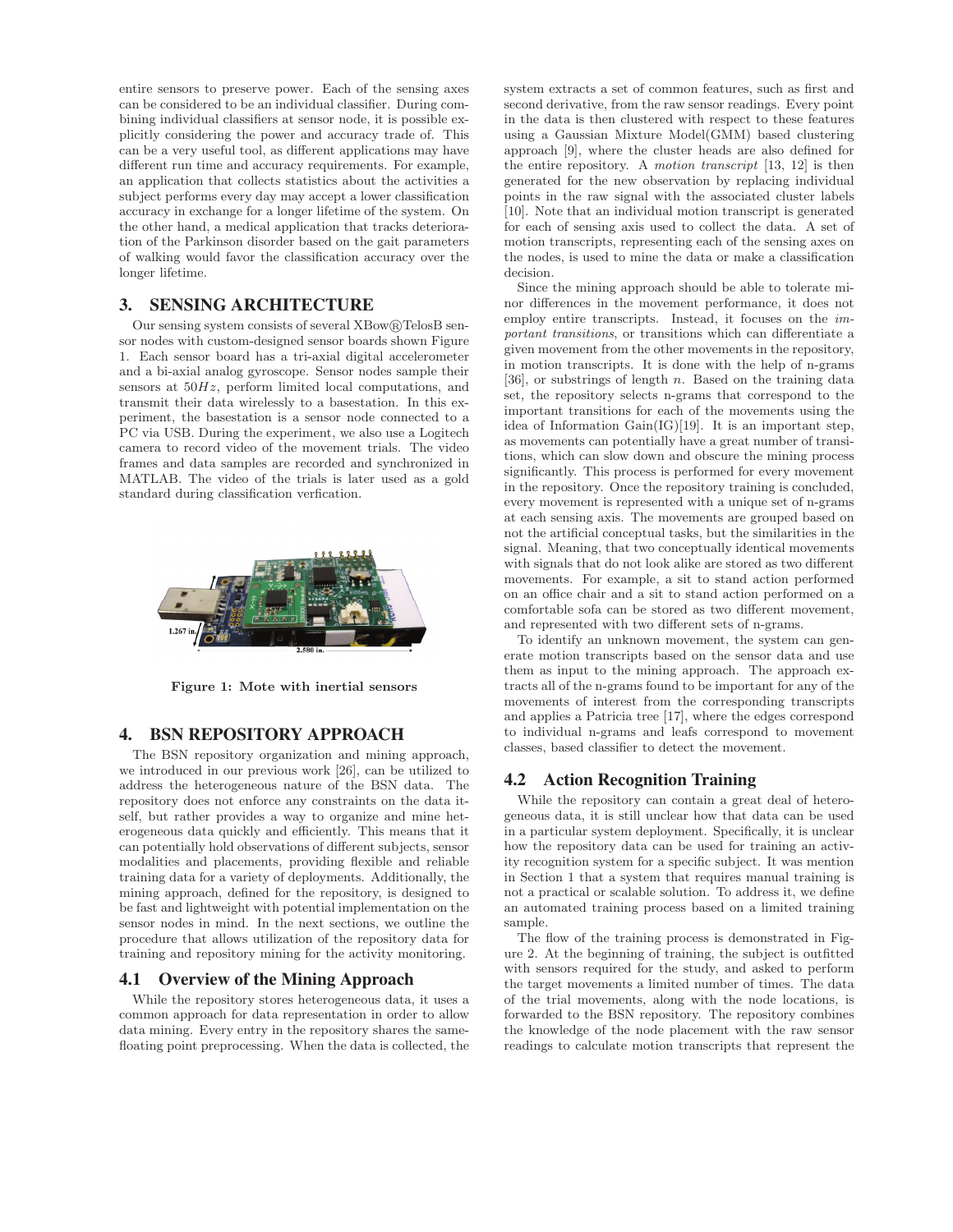training data. Based on these transcripts, the system can search the repository for movements, trials, or even subjects which most resemble the training subject. Once this information is discovered, the system can use the information, found most relevant for the training subject, as the training data for the activity monitoring. This approach allows the system to take advantage of the entire data set of the repository, relevant for the subject, based on only the automatically collected limit training data. Additionally, this approach is scalable, because by identifying the set of subjects in the repository closest to the target subject, it is possible to train the system for the movements that were not directly observed during training.

Repository Training (n-grams and decision trees)

| Sensor<br>Sampling | Raw<br>Sensor<br>Data<br>Sensor<br>Location | Generate<br>Transcripts | Data<br>Transcript | Mine<br>Repository | <b>Best</b><br><b>Fitting</b><br>Data | Find<br>N-grams |  |
|--------------------|---------------------------------------------|-------------------------|--------------------|--------------------|---------------------------------------|-----------------|--|
| Sensor Node        |                                             | Repository              |                    | Repository         |                                       | Repository      |  |

Figure 2: Training Flow for Activity Recognition

Note that the quality of the recognition is based on the assumption that the repository contains a lot of information from different subjects and movements. It follows, that it is beneficial to extend the size of the training data set. However, the original training data may become outdated as the size of the training set increases, because the current approach is based on a fitting model with respect to the available data. It is beneficial to incrementally retrain the system as the amount of data available for training increases. The details of such a procedure are outside the scope of this paper.

#### 5. ACTION RECOGNITION EXECUTION

Once the specific subset, relevant to the training subject, is recognized in the repository, it is possible to use the ngrams that characterize training data for the activity recognition for the current target subject. This can be achieved by loading the relevant n-grams onto the node to mine the incoming data stream. We will discuss the quality of the activity recognition based on this model in Section 7.4. In the remainder of this section, we will first discuss the feasibility of implementing the mining algorithm on the node, and show its performance based on our limited implementation. We then will consider the power profile of such an implementation.

#### 5.1 Transcript Generation Node Implementation

For the purpose of this study, we implemented the transcript generation approach on the TelosB [30] sensor nodes using TinyOS [22]. The raw sensor data is passed through a simple windowed filter that computes a z-score [29]. During the execution, features are extracted from the raw sensor reading. Utilizing the clusters defined in the repository, labels are generated on the motes based on these features. In particular, we implemented clustering based on GMM on the sensor nodes. Due to the resource constraints, cluster-

ing algorithms are not suited to run on these sensor nodes because of the amount of heavy computations they require. Additionally, while the majority of the PC-based simulations during the development utilize the floating point arithmetic, BSN devices have no efficient way to perform floating point computations. Specifically, the TelosB node utilizes a 4MHz TI MSP430 microcontroller based on a simple 16 bit RISC architecture. It lacks hardware multiplication and division operations, which means that they need to be simulated in the software. It does, however, support a hardware multiplier peripheral, that efficiently performs 16 bit and 8 bit multiplications. To be able to implement transcript generation on the sensor nodes, the implementation needs to be able to simplify the complexity of the algorithm without a significant loss in accuracy while observing the hardware constraints of the platform.

In the GMM based clustering, finding the label for a raw sensor reading amounts to finding the cluster that has the highest probability density value. It involves computing the individual probabilities for each of the clusters. In our implementation, the individual probability density values are computed by finding Mahalanobis distance [27] over the feature set. To simplify the processing, we moved the probability density computations to logarithmic space, which allows us to convert multiplications into additions which are easier to compute on the sensor nodes. Second, the floating point operations were converted to fixed point operations. This was done by representing the GMM coefficients as a fixed point numbers via multiplying the original coefficients by a large constant. The feature vectors from sensor data were also scaled appropriately to work with these coefficients. We then utilized the multiplication hardware peripheral available in the microcontroller to speed up the remaining multiplications. All divisions by constant numbers, occurring as a part of the coefficient calculation, were converted to multiplication by their reciprocals with appropriate scaling to maintain precision. Finally, we truncated the lower bits of the operands to ensure that no saturation of results takes place, which allowed us to to maintain the accuracy of clustering. Note that even though we have utilized a specialized hardware peripheral for classification, the log space conversion is still imperative to the calculation since addition and subtractions still take much fewer instructions than multiplications.

## 5.2 Transcript Generation Performance

In order to evaluate the feasibility and properties of our solution, we measured the execution time of the different code blocks of the system. This way we can evaluate how changing the data mining parameters will affect the running time. Additionally, we can verify whether the running time is sufficiently low to allow for a reasonable data collection frequency. We measured the execution time by toggling one of the GPIO pins available on the TelosB sensor node. We then connected an oscilloscope to that pin, and measure the period of the signal as the task was executed repeatedly. The results of this measurements are presented in Table 1. The first and second derivatives are calculated based on a windows of three samples centered about the point. The other features, such as mean, max, min, etc, are calculated based on a window of 25 samples, which translates to  $\frac{1}{2}$  sec in our case. A couple of observations can be made about the results. First, the feature extraction time depends on the type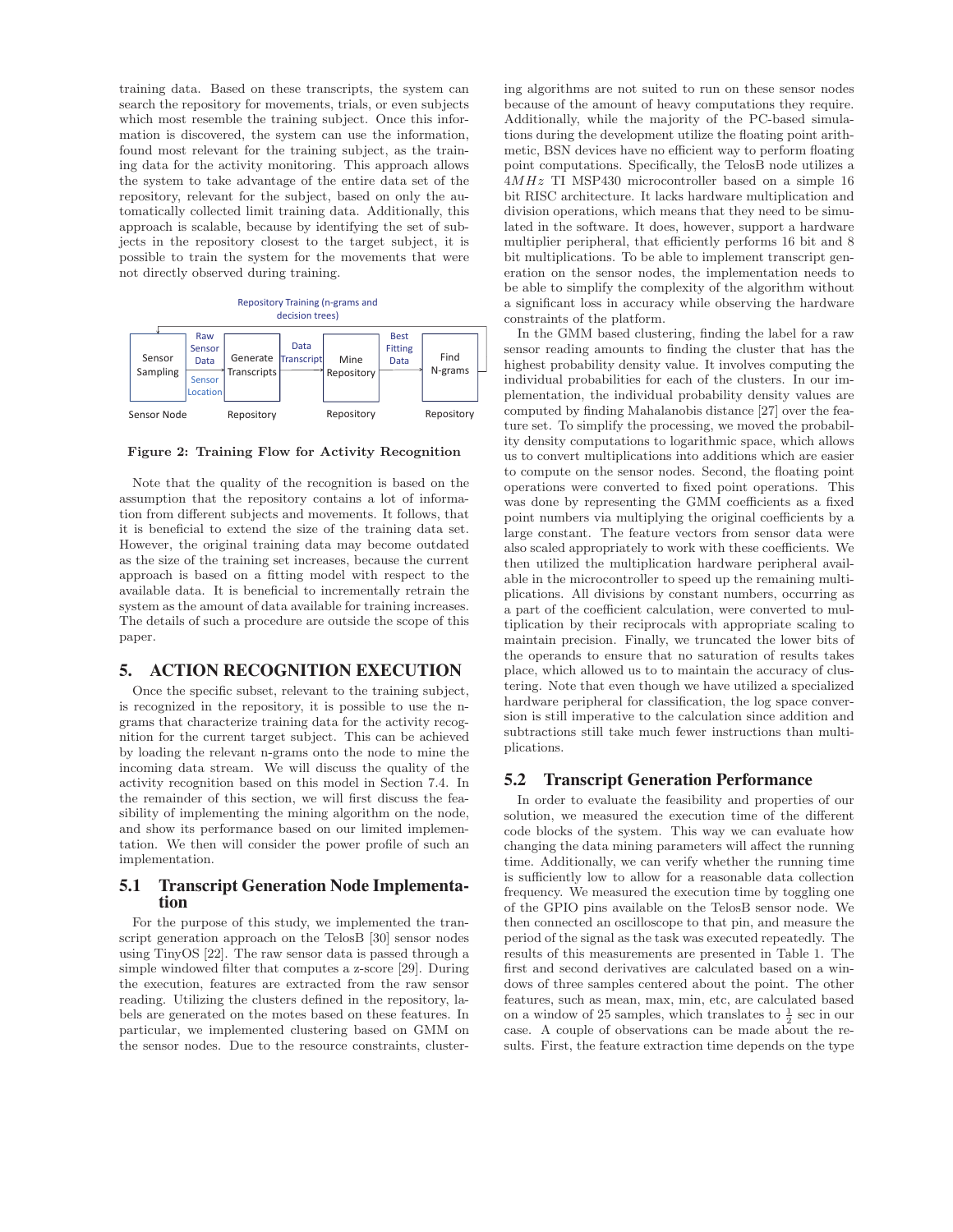of features and can not be predicted without more specific information. For example, the mean is implicitly extracted to calculate the other features, therefore two data sets that differ only by *max* and *mean* significantly differ in the execution time. The cluster generation takes about 1.1ms per feature and scales linearly. Finally, if a data collection is processed at  $50Hz$ , it means that in order to maintain stable processing the data has to be collected and processed within 20ms. The table shows that even when a larger number of features is used, the overall time stays below 20ms.

| Processing      |                                                            | Running   |
|-----------------|------------------------------------------------------------|-----------|
| Type            | Details                                                    | time      |
| Data collection | n/a                                                        | 4.9ms     |
| Pre-Processing  | n/a                                                        | 1.3ms     |
| Feature         |                                                            | $98\mu s$ |
| extraction      | $f', f'',$ mean, std                                       | 2.3ms     |
|                 | $f', f'', \min, \max, std$                                 | 3.4ms     |
|                 | $f', f'', \text{min}, \text{mean}, \text{std}$             | 3.05ms    |
|                 | $f', f'', \text{min}, \text{mean}, \text{std}, \text{rms}$ | 3.75ms    |
| Cluster         |                                                            | 2.18ms    |
| Generation      | $f', f'',$ mean, std                                       | 4.4ms     |
|                 | $f', f'', \text{min}, \text{max}, \text{std}$              | 5.56ms    |
|                 | $f', f'', \text{min}, \text{mean}, \text{std}$             | 5.56ms    |
|                 | $f', f'', \text{min}, \text{mean}, \text{std}, \text{rms}$ | 6.7ms     |

Table 1: Measured Execution Time

After the measurements, we performed theoretical verification of our results to make sure that both software and hardware performance is consistent. Based on the time of execution and the microcontroller speed, we calculated the number of instructions performed by each of the processing blocks. We then disassembled the TinyOS code using msp430-gcc, and verified whether the results matched. For example, the feature extraction, using the first and second derivative, was measured to take  $98\mu s$ . On a  $4Mhz$  microcontroller, it translates into  $4MHz \times 98\mu s = 392$  instructions. From the analysis of the disassembled code, its takes about 400 instructions to complete feature extraction. Namely, the initialization takes two instructions, the loop of 79 instructions performed for each of 5 sensing axis, and 8 instructions for the bookkeeping at the end. Using this type of analyses, we verified that the execution time numbers we measured are close to the theoretical values we expected. In Section 7.2 we will discuss the quality of recognition our transcripts, generated on the node can achieve.

#### 5.3 Power Profile of Activity Monitoring

During a data collection, where sensor nodes continuously forward all of the sensor data to the basestation, wireless plays a major role in the node's power consumption. In fact, the wireless communication consumes an order of magnitude more power than data collection or processing [32]. This is not the case when a continuous action recognition is considered. This can be easily visualized based on the amount of data required in both cases. For this setup, we consider sensor nodes equipped with a tri-axial accelerometer and gyroscope. The previous work has shown that a zigbee based low power radios, such as cc2420 radio [4], utilize about  $80mW$  of power for transmission [21]. If we consider a node that is active for 8 hours, with a duty cycle of the movements of interest of .5%, meaning that movements of

interest occure .5% of the time. Movements we consider, such as sit to stand, normally take about  $.5 - 1$  seconds to perform. In this contest, the .5% duty cyle suggests that we expect about 150 − 300 occurencies of the movement during the 8 hour period, which is a reasonable estimation of the daily activities. With this duty cycle the cost of communication over the  $8$  hour period can be estimated as  $12J$ , which in average transaltes into  $.4mW$  power consumption. We also assume that the radio is only turned on when it has data to transmit. However, based on our estimation the radio will have to be turned on and off only a limited number of times. This makes the power overhead of turning the radio on and off orders of magnitude less than the rest of the communication power estimation [2]. Due to this fact, we do not include it in the model.

Table 2 demonstrates the expected power consumption for the MSP430 [1, 30], a 3-axes MEMS accelerometer [31], and a 3-axes MEMS gyroscope [7] designs. Under the same 8 hour operation requirements, the cost of running the microcontroller can be estimated as 260J, and the cost of sensing a 3-axes accelerometer can be estimated as 155J. The cost of radio communication is under 3% of the cost of sensing and processing the data, even without considering the cost of the gyroscope. This suggests that to optimize the power of the activity monitoring application, a power model based on the sensing and processing is required. Additionally, from Table 2 it is clear that the power consumption of the individual sensors is on par with that of the microcontroller. Suggesting that the power model should consider the classification accuracy and cost of individual sensing axes as opposed to the entire sensor node operation.

Table 2: Power Consumption of a Microcontroller and Common BSN Sensors

| Device               | Power Consumption |
|----------------------|-------------------|
| Microcontroller      | 5mW               |
| 1 Axis Accelerometer | 1mW               |
| 1 Axis Gyroscope     | 5mW               |

# 6. POWER OPTIMIZATION

Based on the training data in the repository, the system can calculate the effectiveness of each classifier, one for each of the sensing axes, based on the cross-validation set. Effectively, for each of the sensing axes, the system can compute the contribution to the classification decision and the energy cost of making the classification decision. A common approach of combining classifiers with respect to both their quality and cost is based on the utility theory [8]. This idea is widely used in different applications such as Bayesian Information Criterion(BIC) metric[35], game theory [3], and various economical [14] and behavioral [6] models. The overall idea is to represent a complex decision that includes multiple parameters, such as accuracy and cost, into a unified function, or utility, that demonstrates how desirable the decision is. For a classification problem with multiple classifiers, it is common [5] to represent the utility of a classifier as

$$
U(x_k|A_i) = accuracy(x_k|A_i) - \alpha \times cost(x_k|A_i)
$$
 (1)

where  $x_k$  is an unknown observation, and  $A_i$  is one of the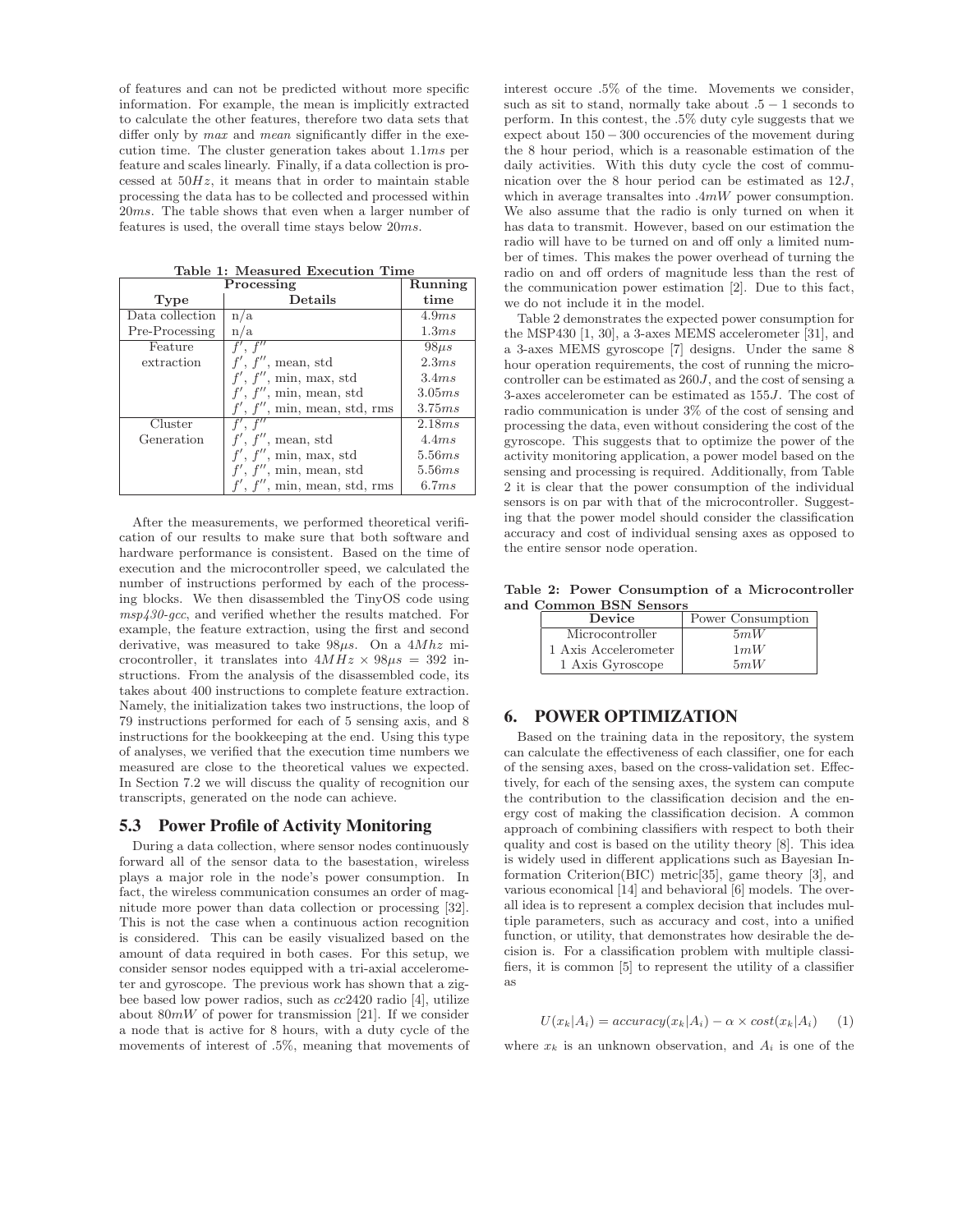classifiers. This utility function is based on the classification accuracy of  $A_i$  that considers a penalty for the cost of computing  $A_i$ . The parameter  $\alpha$  is introduced to allow flexibility for the weight of the cost function. Specifically, the  $accuracy(x_k|A_i)$  can be defined as the probability of the correct classification of the trial  $x_i$  by the classifier  $A_i$ , and extracted from the data available in the repository.

$$
accuracy(x_k|A_i) = P(x_k|A_i)
$$
\n(2)

This is a simple case where only one testing sample is considered. When observing a data stream that potentially contains multiple equally likely movements, the quality of a classifier can be defined as the average probability of classifying all of the unknown movements

$$
accuracy(X|A_i) = \frac{\sum_{t=1}^{N} P(x^t|A_i)}{N}
$$
 (3)

where  $X$  is the set of all the unknown observation trials,  $N$  is the number of unknown movements the classifier can observe, and  $x^t$  is an observation of a trial of movement t.

Additionally, the system may chose to use more than one classifier at a time. To address this, we can rewrite (3) as

$$
accuracy(X|A_1, ... A_m) = \frac{\sum_{t=1}^{N} P(x^t | A_1, ..., A_m)}{N}
$$
 (4)

where *m* corresponds to the number of classifiers.

For the purposes of this formulation, we define the cost function as the power cost of sampling the data and processing all classifiers to be used on that node.

$$
cost_n = P_n^{sense} + P_n^{process}
$$
\n<sup>(5)</sup>

where  $cost_n$  corresponds to the power consumption at  $Node_n$ ,  $P_n^{sense}$  and  $P_n^{process}$  correspond to the power cost of sensing and processing at  $Node_n$  respectively. Both the sensing and processing power levels are defined in Table 2, so the equation (5) can be expanded to

$$
costn = Pn(acc) * a + Pn(gyro) * g + Pn(proc) * p
$$
 (6)  
where p = 1 if (a+g) > 0  
p = 0 if (a+g) = 0

where  $P_n(ac)$  is the power cost of sensing one axis of accelerometer, a is the number of axes of accelerometer active,  $P_n(gyro)$  is the power cost of sensing one axis of gyroscope, g is the number of gyroscope axes active, and  $P_n(proc)$  is the power cost of having the microcontroller on. Note that there is no reason to keep the microcontroller on if no axes are sampling data. This behavior is defined with the help of variable p. The overall cost of the system can be defined as the summation of the cost of individual nodes

$$
cost(x_k|A_i) = \sum_{j=1}^{n} cost_j \tag{7}
$$

Based on  $(3)$  -  $(7)$  the utility function can be defined as

$$
U(X|A_0, ..., A_k) = \frac{\sum_{t=1}^{N} P(C|x^t, A_0, ..., A_k)}{N}
$$

$$
- \alpha \times \sum_{j=1}^{n} cost_j
$$
(8)

Since the larger utility corresponds to better quality of detection at a better cost, the objective function for a set of movements  $X$  can be defined as

$$
\text{maximize } U(X|A_0, ..., A_k) \tag{9}
$$

## 7. EXPERIMENTAL RESULTS

In this section we demonstrate different aspects of the solution. First, we verify the quality of the transcript generation on the sensor nodes. We then verify the scalability of the model by verifying the quality of recognition when the system is trained and tested on different subjects, as defined in our training model. Finally, we demonstrate the energy savings our model can generate when it tries to select sensing nodes, and sensing axes for recognition.

Table 3: Pilot Application Movements

| rapic of r not repondend information |                                    |  |  |
|--------------------------------------|------------------------------------|--|--|
| No.                                  | Description                        |  |  |
| 1                                    | Stand to Sit                       |  |  |
| $\overline{2}$                       | Sit to Stand                       |  |  |
| 3                                    | Stand to Sit to Stand              |  |  |
| $\overline{4}$                       | Sit to Lie                         |  |  |
| $\bf 5$                              | Lie to Sit                         |  |  |
| $\boldsymbol{6}$                     | Sit to Lie to Sit                  |  |  |
| $\overline{7}$                       | Bend and Grasp                     |  |  |
| 8                                    | Turn Counter Clockwise 360 degrees |  |  |
| 9                                    | Look Back Clockwise                |  |  |
| 10                                   | Move Forward (one step)            |  |  |
| 11                                   | Move Backward (one step)           |  |  |
| 12                                   | Move Left(one step)                |  |  |
| 13                                   | Grasp Object with One Hand,        |  |  |
|                                      | Turn 90 Deg and Release            |  |  |
| 14                                   | Grasp Object with Two Hands,       |  |  |
|                                      | Turn 90 Deg and Release            |  |  |
| 15                                   | Jumping                            |  |  |

#### 7.1 Experimental Setup

For the experiment we collected data of fifteen movements from three subjects. The details of the experimental movements can be found in Table 3. Every subject repeated each movement ten times to increase the size of the data set. Each subject was equipped with nine sensor nodes positioned as demonstrated in Figure 3.

# 7.2 Quality of Local Transcripts

To verify the quality of the local transcript generation we compared transcripts generated on a sensing node to the transcripts generated on a computer. During the experiment, each node collected data and generated local transcripts as demonstrated in Figure 4. The figure corresponds to a sequence of movements execution. While the specific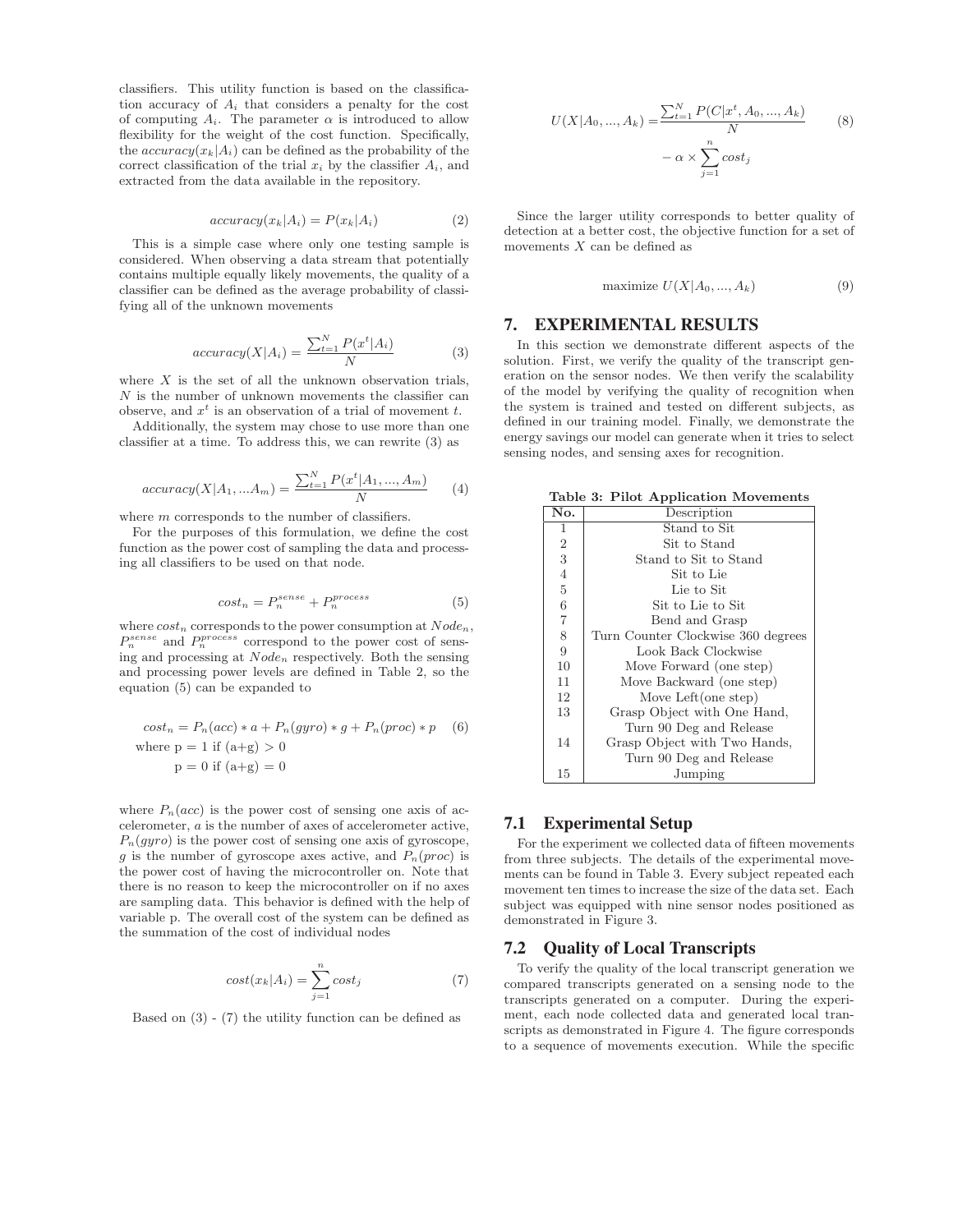

Figure 3: Subject with motes equipped



Figure 4: Sample of the Node Generated Transcripts

trials of the movements are not identical, the figure demonstrates that the structure of the generated transcripts is maintained. Furthermore, it shows that the differences in the trial length are consistent between the nodes in the system, meaning that the inconsistencies are generated by the movement variations and not node specific error. Nodes communicated the local transcripts to the server along with the raw sensor data. On the server side, the raw sensor data was converted to the transcripts. Finally, we compared the two sets of transcripts. Since both transcripts represent the same data and have the same length, the comparison is done by verifying if the points with the same index in two transcripts are the same. If the points are not the same, they are reported as mismatched.

To verify the local transcript generation quality, we performed an experiment with two sensor nodes. One node was located on the waist, and the other was located on the right thigh. The experiment consisted of three movements,

namely: *sit to stand, sit to lie, and turn in bed.* Table 4 show the mismatch between node and computer generated transcripts for these movements when performed by two subjects. The first number in the cell indicates the number of mismatched points, while the second number indicates the total length of the transcript. In the worst case, the transcript generated on the nodes differ by 2% of the overall transcript length. This indicates that transcript generation can be performed on the sensing nodes without introducing a segnificant amoutn of error to the evaluation of the model performed in MATLAB.

| Table 4: Transcript Mismatch |            |                  |  |  |
|------------------------------|------------|------------------|--|--|
| Movement                     | Waist Node | Right Thigh Node |  |  |
|                              | Subject 1  |                  |  |  |
| Sit to Stand                 | 2/3586     | 84/3586          |  |  |
| Sit to Lie                   | 9/3196     | 77/3196          |  |  |
| Turn in Bed                  | 2/2194     | 12/2194          |  |  |
| Subject 2                    |            |                  |  |  |
| Sit to Stand                 | 1/2472     | 34/2472          |  |  |
| Sit to Lie                   | 2/1998     | 43/1998          |  |  |
| Turn in Bed                  | 1/1718     | 40/1718          |  |  |

Table 4: Transcript Mismatch

# 7.3 System Scalability

The repository based system scalability will be improved over training the system for every individual subject. This setup requires only a limited movement set to be obtained from the individual subjects in order to locate the most fitting training for all of the movements of interest from the repository. This approach, however, has an assumption that such training would work without a considerable accuracy decrease. To test this hypothesis we trained the system on the data of one subject and tested on a completely different subject. It must be noted that in a large repository it is more likely to find observations, or even a subject, that well resemble the subject that the system is being deployed for.

When we trained the system with observations of 15 movements performed by the first subject and tested on the third subject, we got an average accuracy of 75%. When the system was trained on the data of the second subject and tested on the third subject, we got an average accuracy of 87%. This indicates that the step of selecting the most fitting training data is essential, as some subjects have a closer correlation in movement performance than the others. Additionally, while 87% accuracy is not perfect, we expect that in a repository with more subjects the accuracy of training on a different subjects will be improved. Finally, we considered a case where the system was trained on both first and second subject and tested on the third subject. This case produced average accuracy of 92%. Which suggests that it may not be practical to search for a subject in the repository that the system can be trained on. Instead, the system can be trained on a mixture of different subject data with superior results. However, the specific details of the system training are out of the scope of this paper and will be investigated in the future work.

#### 7.4 Optimization for Power

We first consider the case where the individual sensing axes can not be disabled and the system can only select the best set of nodes. As a result, each node has a constant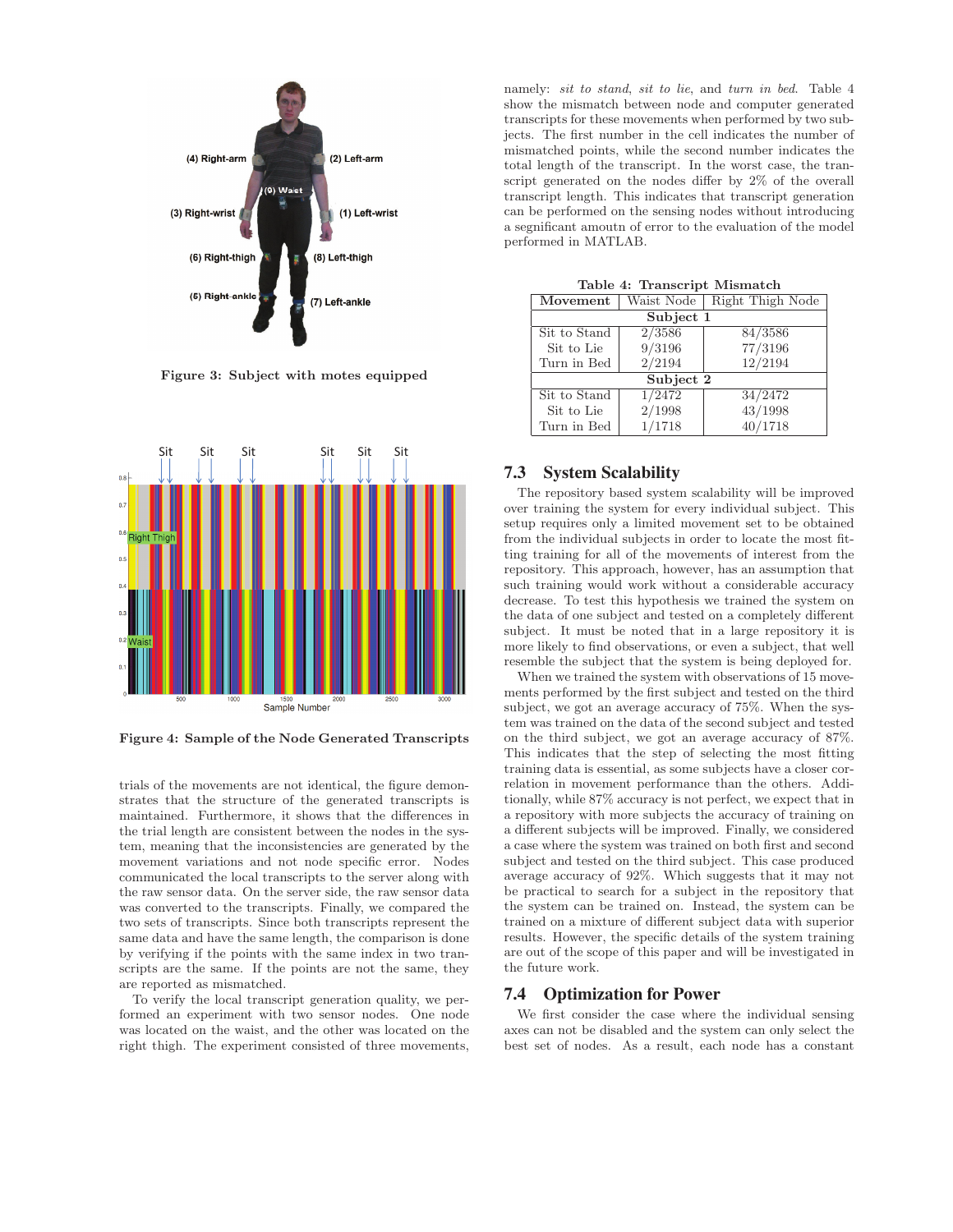cost of sensing and processing, which equals to  $18mW$ . For this experiment, the system is trained on half of the trials of each subjects, and is tested on the second half of the trials. Table 5 shows average precision and power cost of the computation. It demonstrates that the most effective individual node is the waist node. It also shows that the left wrist, ankle and thigh nodes can be used to further refine the precision.

Table 5: Node Selection

| Sensing Node       | Average Precision | Power Cost     |
|--------------------|-------------------|----------------|
| Waist              | 0.9569            | 18mW           |
| Waist, Left Wrist  | 0.9843            | 36mW           |
| Waist, Left Ankle  | 0.992             | 36mW           |
| Waist, Left Thigh  | 0.9961            | 36mW           |
| Waist, Left Wrist, |                   | $54 \text{mW}$ |
| Left Ankle         |                   |                |
| Waist, Left Wrist, |                   | $54 \text{mW}$ |
| Left Thigh         |                   |                |

The actual selection of the nodes is highly dependent on the parameter  $\alpha$  in the formulation. In other words, it is essential to define the importance of the power conservations in the context of a given application. If the selected  $\alpha$  is greater than 0.7 than only the waist node will be selected. If  $\alpha$  is between 0.04 and 0.7 the set of waist and left thigh will be selected. Finally, if  $\alpha$  is below 0.04 the system will select the waist, left wrist, and left ankle nodes. Table 6 shows the effective power saving as compared to using all of the nine nodes in the repository with respect to the required error tolerance.

Table 6: Node Selection Efficiency

| $\alpha$         | Power Saving | Error Tolerance |
|------------------|--------------|-----------------|
| $[0.7,\infty)$   | 89%          | $4.4\%$         |
| [0.04, .7)       | 78%          | $0.4\%$         |
| $(-\infty, .04)$ | 67%          | $\approx 0\%$   |

This result shows that at least node selection is required if a system is trained on the data from the repository. Since the training data is not controlled by the person training the system, it may contain redundant sensor nodes. Different applications require different node placement, have different tasks, and require different levels of redundancy. Additionally, this result demonstrated that only one sensor node can be used to recognize a limited set of movements reasonably well, while some nodes may have no useful information about the movements of interest and can introduce confusion to the final decision. The same might be true about the individual sensing axes on a given mote.

We next apply our optimization to the data with an assumption that individual sensing axes can be disabled. This means that we are looking for a subset of sensing nodes and a subset of sensing axes at each node to be used as training data. Intuitively, the system should select one node with a subset of sensing axes because enabling an additional node with one sensing axis enabled is relatively costly.

Once again the selection of  $\alpha$  is very important. If  $\alpha$  is greater than 2 then the waist node with one axis of the accelerometer will be selected. If the  $\alpha$  is between 0.1 and 2 the system will select the left wrist node with two sensing axes enabled. Finally, if  $\alpha$  is less than 0.1 the system would

Table 7: Node and axes Selection

| Sensing      |                      | Average   | Power |
|--------------|----------------------|-----------|-------|
| Node         | axes                 | Precision | Cost  |
| <b>Waist</b> | $Acc_r$              | 0.9647    | 5mW   |
| Waist        | $Acc_x$ , $Gyro_x$   | 0.9649    | 10mW  |
| Left Wrist   | $Acc_x$ , $Gyro_x$   | 0.9961    | 10mW  |
| Left Wrist   | $Acc_x$ , $Gyro_x$ , |           | 15mW  |
|              | $Guro_{u}$           |           |       |

suggest to enable an additional sensing axes at the left wrist node. Table 8 demonstrates the power saving the system can observe if individual sensing axis are selected as opposed to utilizing all of the nodes and all of the sensing axes.

Table 8: Node and axes Selection Efficiency

| $\alpha$     | Power Saving | Error Tolerance |
|--------------|--------------|-----------------|
| $ 2,\infty)$ |              | $3.6\%$         |
| [0.1, 2)     | 94%          | $\approx 1\%$ % |
|              | 91%          | $\approx 0\%$   |

Table 7 demonstrates that not all of the sensing axes contribute to the classification decision equally. In fact, selecting only a small subset of sensing axes can improve the overall system accuracy. This subset is not necessarily the same between different experiments, meaning that the hardware does not need to change and the selection can be made in the software. In addition to the accuracy boost, the system can reduce the power consumption almost by two orders of magnitude when the training data contains possibly redundant nodes.

#### 8. FUTURE WORK

The major weakness of our approach is the training step. During training we assume that the data we are looking for is present in the repository, and that we know how to locate it. The second assumption can create significant issues in the context of sensing node misplacement. Our approach can tolerate some misplacement, as during our experiment we did not attempt to reproduce node placement precisely between subjects. However, we have no direct measure of misplacement and its relationship to the classification accuracy. In our future work we intend to address this problem by first quantifying the displacement, and then defining a transformation model to create a relationship for metadata of different node placements.

#### 9. CONCLUSION

In this paper, we proposed a novel automated action recognition approach based on the idea of a BSN repository. We showed that such an approach is scalable and can potentially handle a large repository of heterogeneous data. Based on our limited implementation we showed that it is feasible to implement our approach on the resource limited sensor nodes without a significant loss of accuracy. Finally, we defined an approach to intelligently select only a subset of nodes and sensing axes based on a utility function to reduce the energy cost of the system, and thus improve the system lifetime. We evaluated the performance of our approach based on the limited repository we created.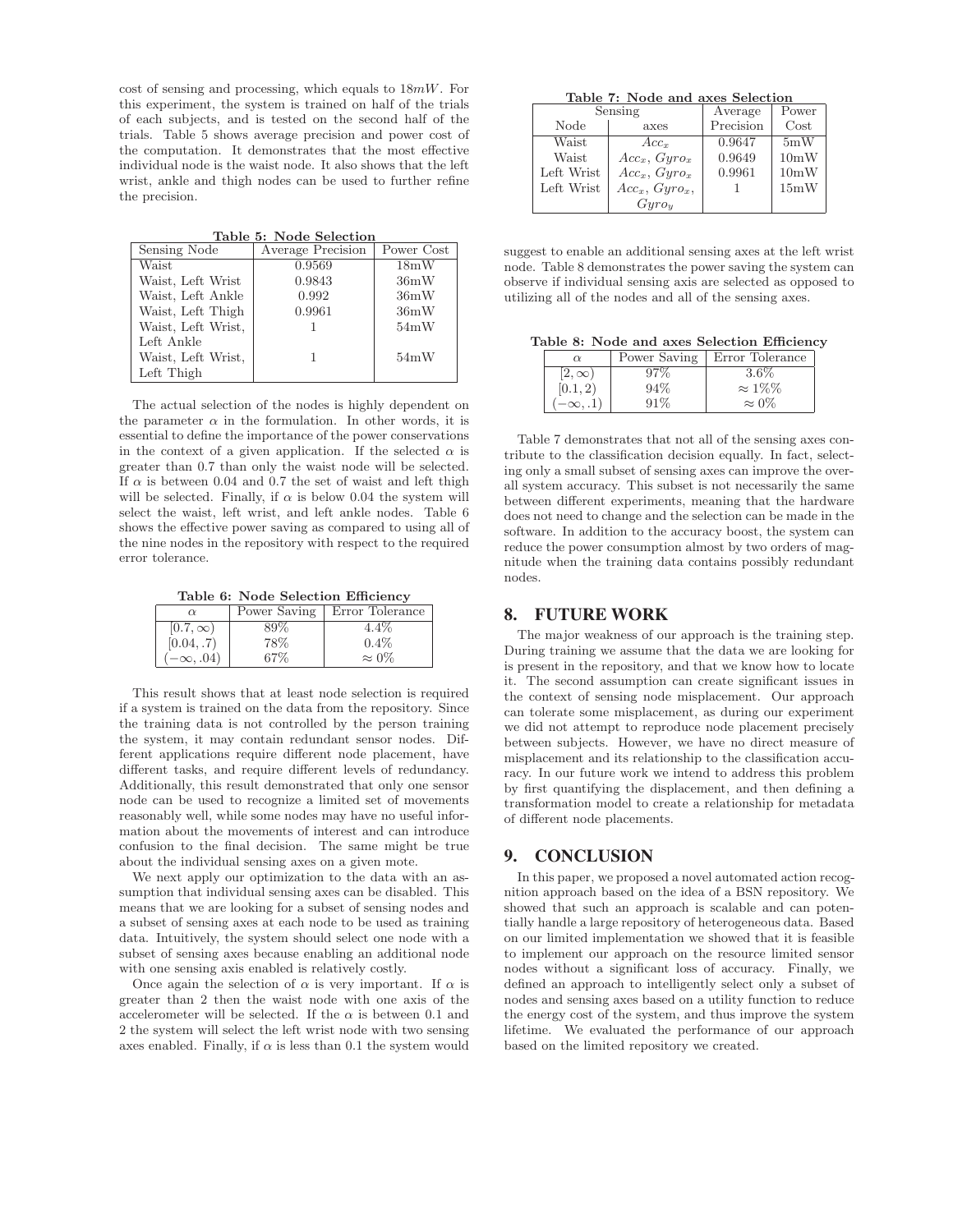## 10. REFERENCES

- [1] I. Akyildiz, W. Su, Y. Sankarasubramaniam, and E. Cayirci. Wireless sensor networks: a survey. Computer networks, 38(4):393–422, 2002.
- [2] B. Bougard, F. Catthoor, D. Daly, A. Chandrakasan, and W. Dehaene. Energy efficiency of the IEEE 802.15. 4 standard in dense wireless microsensor networks: Modeling and improvement perspectives. 2005.
- [3] C. Camerer and R. S. Foundation. Behavioral game theory: Experiments in strategic interaction, volume 9. Princeton University Press Princeton, NJ, 2003.
- [4] C. CC2420. 2.4 GHz IEEE 802.15. 4/ZigBee-ready RF Transceiver. Chipcon Products from Texas Instruments, 2006.
- [5] C. Demir and E. Alpaydin. Cost-conscious classifier ensembles. Pattern Recognition Letters, 26(14):2206–2214, 2005.
- [6] W. Edwards. Behavioral decision theory. Annual review of psychology, 12(1):473–498, 1961.
- [7] M. Elsayed, A. Emira, S. Sedky, and S. Habib. A single-ended CMOS sensing circuit for MEMS gyroscope with noise cancellation. In NEWCAS Conference (NEWCAS), 2010 8th IEEE International, pages 385–388. IEEE.
- [8] P. Fishburn. Utility theory for decision making. Technical report, RESEARCH ANALYSIS CORP MCLEAN VA, 1970.
- [9] H. Friedman and J. Rubin. On some invariant criteria for grouping data. Journal of the American Statistical Association, pages 1159–1178, 1967.
- [10] H. Ghasemzadeh, J. Barnes, E. Guenterberg, and R. Jafari. A phonological expression for physical movement monitoring in body sensor networks. In Mobile Ad Hoc and Sensor Systems, 2008. MASS 2008. 5th IEEE International Conference on, pages 58–68. IEEE, 2008.
- [11] H. Ghasemzadeh, E. Guenterberg, K. Gilani, and R. Jafari. Action coverage formulation for power optimization in body sensor networks. In Proceedings of the 2008 Asia and South Pacific Design Automation Conference, pages 446–451. IEEE Computer Society Press, 2008.
- [12] H. Ghasemzadeh and R. Jafari. Body sensor networks for baseball swing training: Coordination analysis of human movements using motion transcripts. In Pervasive Computing and Communications Workshops (PERCOM Workshops), 2010 8th IEEE International Conference on, pages 792–795. IEEE, 2010.
- [13] H. Ghassemzadeh, E. Guenterberg, S. Ostadabbas, and R. Jafari. A motion sequence fusion technique based on pca for activity analysis in body sensor networks. In Engineering in Medicine and Biology Society, 2009. EMBC 2009. Annual International Conference of the IEEE, pages 3146–3149. IEEE, 2009.
- [14] J. Harsanyi. Cardinal utility in welfare economics and in the theory of risk-taking. The Journal of Political Economy, 61(5):434, 1953.
- [15] L. Ho, M. Moh, Z. Walker, T. Hamada, and C. Su. A prototype on RFID and sensor networks for elder healthcare: progress report. In Proceedings of the 2005 ACM SIGCOMM workshop on Experimental

approaches to wireless network design and analysis, pages 70–75. ACM, 2005.

- [16] T. Idé, S. Papadimitriou, and M. Vlachos. Computing correlation anomaly scores using stochastic nearest neighbors. In Data Mining, 2007. ICDM 2007. Seventh IEEE International Conference on, pages 523–528. IEEE.
- [17] S. Inenaga, H. Bannai, A. Shinohara, M. Takeda, and S. Arikawa. Discovering best variable length don't care patterns. In Discovery Science, pages 169–216. Springer.
- [18] R. Jafari and R. Lotfian. A low power wake-up circuitry based on dynamic time warping for body sensor networks. In Body Sensor Networks (BSN), 2011 International Conference on, pages 83 –88, may 2011.
- [19] J. Kent. Information gain and a general measure of correlation. Biometrika, 70(1):163, 1983.
- [20] R. King, L. Atallah, A. Darzi, and G. Yang. An HMM framework for optimal sensor selection with applications to BSN sensor glove design. In Proceedings of the 4th workshop on Embedded networked sensors, pages 58–62. ACM, 2007.
- [21] J. Lee, Y. Su, and C. Shen. A comparative study of wireless protocols: Bluetooth, UWB, ZigBee, and Wi-Fi. In Industrial Electronics Society, 2007. IECON 2007. 33rd Annual Conference of the IEEE, pages 46–51. IEEE, 2007.
- [22] P. Levis, S. Madden, J. Polastre, R. Szewczyk, K. Whitehouse, A. Woo, D. Gay, J. Hill, M. Welsh, E. Brewer, et al. Tinyos: An operating system for sensor networks. Ambient Intelligence, 35, 2005.
- [23] K. Lim, F. Goh, W. Dong, K. Nguyen, I. Chen, S. Yeo, H. Duh, and C. Kim. A wearable, self-calibrating, wireless sensor network for body motion processing. In Robotics and Automation, 2008. ICRA 2008. IEEE International Conference on, pages 1017–1022. IEEE.
- [24] X. Liu and H. Ferhatosmanoğlu. Efficient k-NN search on streaming data series. Advances in Spatial and Temporal Databases, pages 83–101, 2003.
- [25] K. Lorincz, B. Kuris, S. Ayer, S. Patel, P. Bonato, and M. Welsh. Wearable wireless sensor network to assess clinical status in patients with neurological disorders. In Proceedings of the 6th international conference on Information processing in sensor networks, pages 563–564. ACM, 2007.
- [26] V. Loseu, H. Ghasemzadeh, L. Khan, and R. Jafari. A mining technique using n-grams and motion transcripts for body sensor network data repository. Proceedings of the IEEE.
- [27] P. Mahalanobis. On the generalized distance in statistics. In Proceedings of the National Institute of Science, Calcutta, volume 12, page 49, 1936.
- [28] M. Marin-Perianu, C. Lombriser, O. Amft, P. Havinga, and G. Tr "oster. Distributed activity recognition with fuzzy-enabled wireless sensor networks. Distributed Computing in Sensor Systems, pages 296–313, 2008.
- [29] G. Milligan and M. Cooper. A study of standardization of variables in cluster analysis. Journal of Classification, 5(2):181–204, 1988.
- [30] J. Polastre, R. Szewczyk, and D. Culler. Telos: